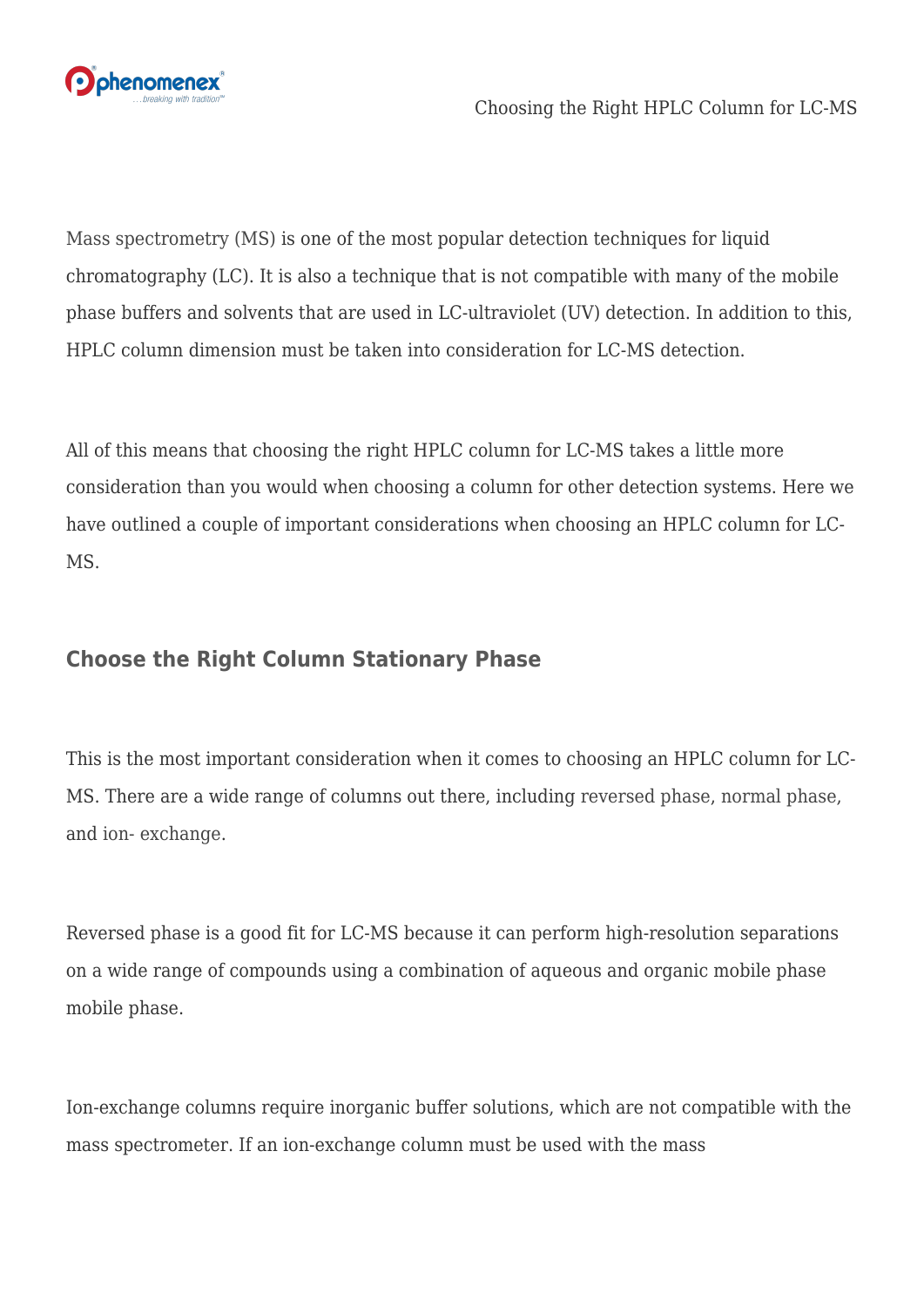

spectrometer(MS) make sure you use volatile buffers and solvents that are compatible with MS detection. You should also desalt your sample before you inject it on the LC-MS.

## **Use Volatile Buffers**

Buffers are used to help achieve good peak shape, resolution, and selectivity by maintaining the pH of the mobile phase. While there are many potential buffers to choose from, for LC-MS, you should use a volatile buffer, containing ammonium salts, rather than a non-volatile buffer, such as phosphate buffers.

Ion-pairing reagents that form ionic and covalent bond complexes with any ionic compounds and the stationary phase should typically be avoided in LC-MS if possible. If not possible, then use only volatile forms of these reagents.

Regardless of what HPLC column you use for your LC-MS, be sure to prepare and condition it according to the manufacturer's specifications and keep it clean. This will help extend the life of your column and ensure you get desired results.

If you would like more information about choosing the right HPLC column for your LC-MS separations, reach out to us today and speak with a one of our technical specialists through our free online portal: **[Chat Now](https://discover.phenomenex.com/chat?utm_campaign=blog%20articles&utm_source=worpress&utm_medium=social&utm_term=brightedge%20content&utm_content=hplc-column-lcms)**